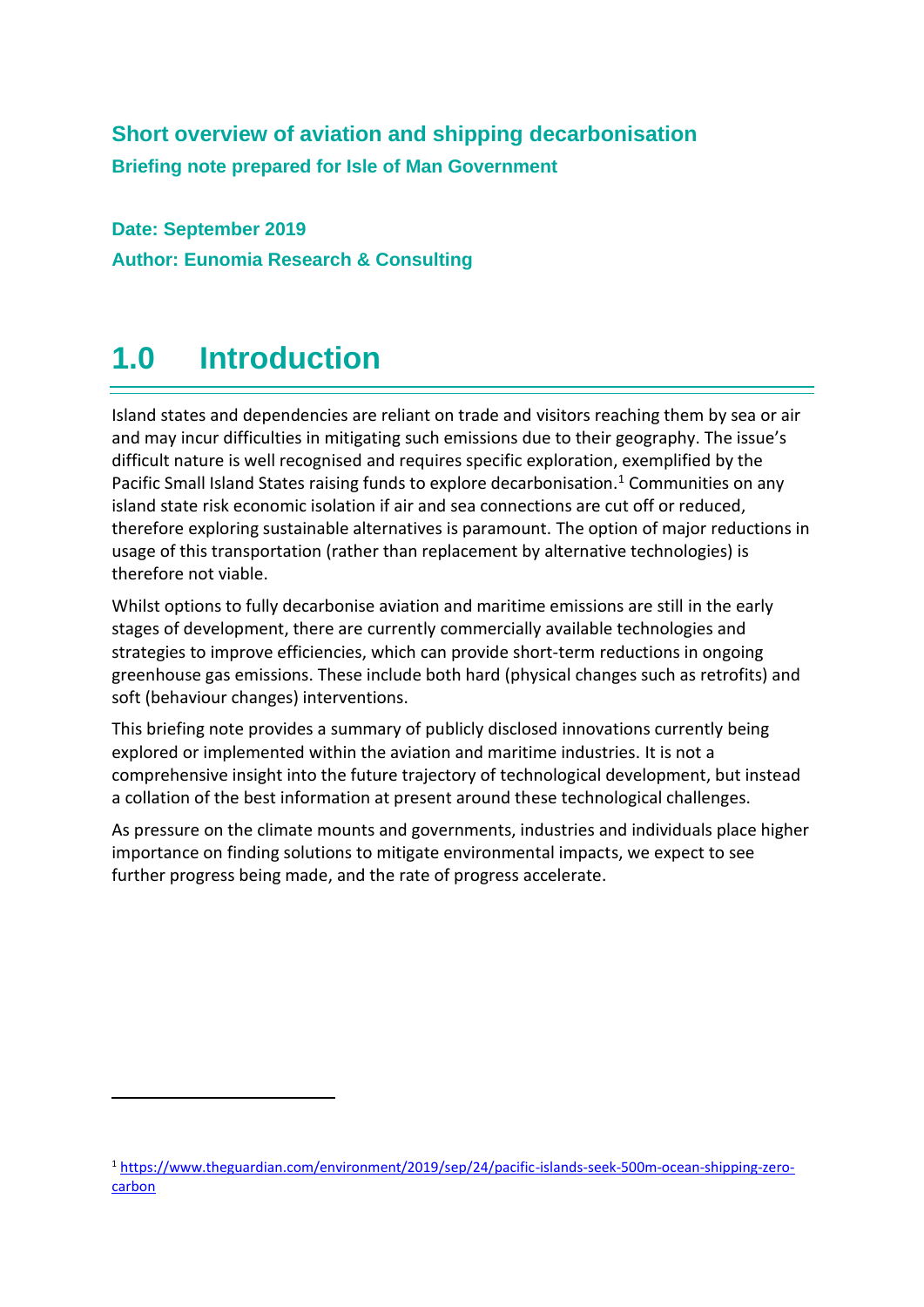# **2.0 Aviation**

## **2.1 Options to Reduce Emission and Impacts**

The [IPCC's special report on aviation](https://www.ipcc.ch/site/assets/uploads/2018/03/av-en-1.pdf) suggests a number of policy options that can be taken to reduce emissions from aviation. While many of the specifics of the report from 1999 are now outdated, the policy options remain a good starting point for further research. The policy options are:

- Changes in aircraft and engine technology;
- Fuel;
- Operational practices; and
- Regulatory and economic measures.

#### **2.1.1 Changes in Aircraft and Engine Technology**

**Electric Power and Alternative Fuel Technology.** The Highlands and Islands regions of Scotland recently announced that it aims to be the world's first net-zero aviation region. This will involve full decarbonisation of flights and airports in the region by using electric aircraft to carry out short haul flights between the islands and the mainland. The technologies for electric passenger flights are not yet in place – the only aircraft to currently use the technology are very small and lightweight – but Scotland hopes to carry out test flights by 2021.

Norway also has intentions of converting all short-haul flights that are leaving its airports to electric power by 2040. They say that they expect technologies to develop quickly, with companies such as Airbus already researching into this topic. They hope to introduce a small number of 25-30 seat electric motor planes into service as soon as 2025. For many domestic flights, this number of seats is adequate.

Scotland's aim is only feasible due to the nature of flights taken between the Highlands and Islands region: they are typically short haul flights and will, therefore, be more feasible to transition to alternative fuels or electric power. The relevance of this to the Isle of Man is partial, as there are a variety of destinations accessible from the airport, some of which would be commensurate distances to those in the Highlands and Islands. Where distances are similar, there will clearly be opportunities to learn lessons from Scotland and Norway. Longer-distance journeys will require other approaches.

**Biomimicry**: In 2019 Airbus unveiled a thought-provoking bird-like conceptual airliner design. The concept showed a hybrid-electric, turbo-propeller aircraft for regional air transportation. Taking inspiration from the efficient aerodynamics of birds, it showed wing and tail structures and featured individually controlled feathers to provide active flight control. Whilst only a concept, it is based on realistic ideas such as a blended wing-tofuselage joint that mirrors the graceful and aerodynamic arch of an eagle or falcon.<sup>2</sup>

<sup>2</sup> [https://www.airbus.com/newsroom/news/en/2019/07/airbus-conceptual-airliner-to-inspire-new](https://www.airbus.com/newsroom/news/en/2019/07/airbus-conceptual-airliner-to-inspire-new-generation-engineers.html)[generation-engineers.html](https://www.airbus.com/newsroom/news/en/2019/07/airbus-conceptual-airliner-to-inspire-new-generation-engineers.html)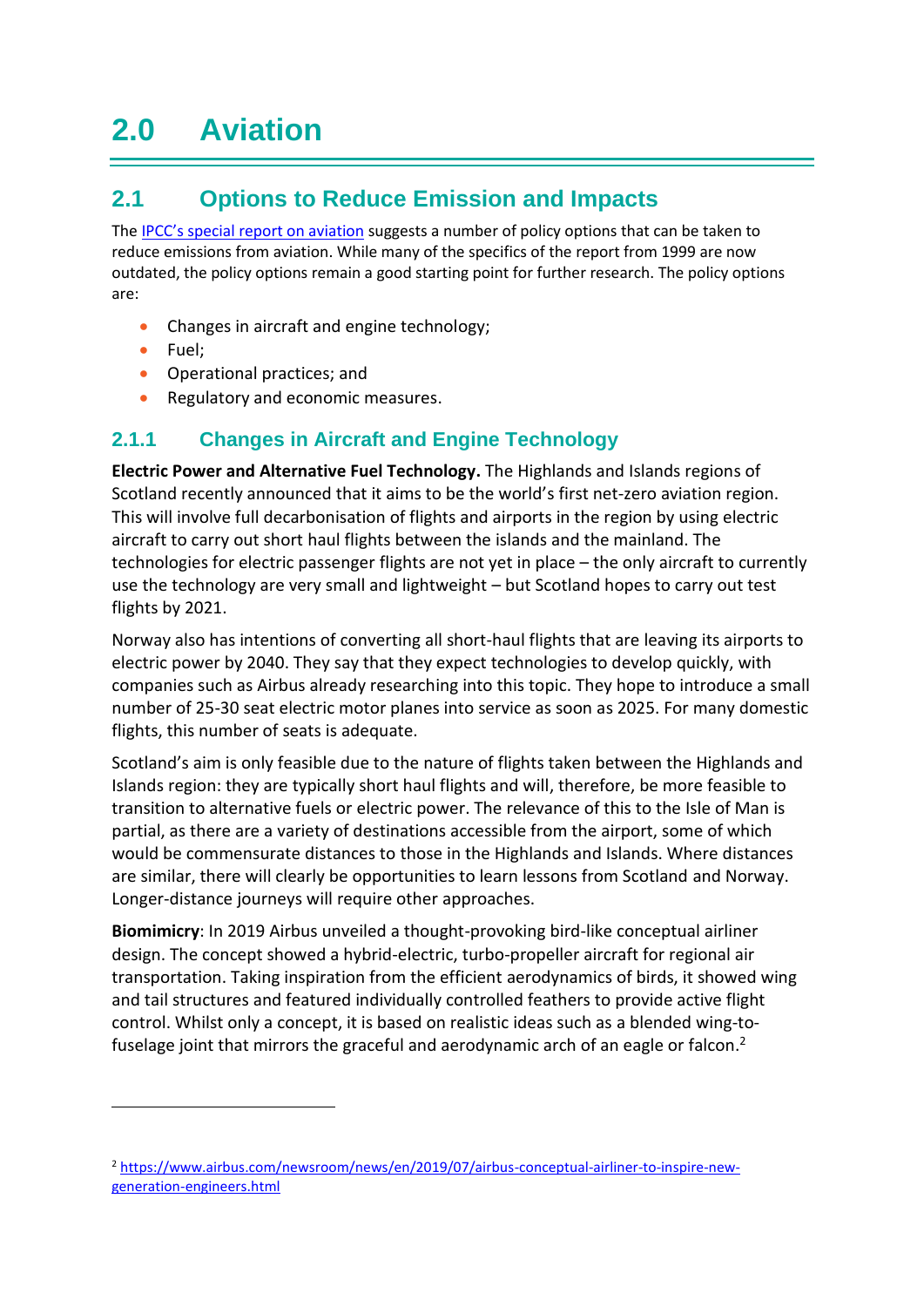This is not the first time biomimicry (the design and production of materials, structures and systems inspired by nature) has been used in the aviation industry.

Traditionally aircraft surface design was smooth to assist them to cut through the air. However, studies of sharks, which are known for their speed through water, suggest that aircraft could benefit from mimicking sharkskin, which is covered in small, tooth-like riblets. The Frauenhofer Insititut in Germany has designed a paint modelled on sharkskin that incorporates grooves similar to those of these riblets which can be applied to the surfaces of aircraft. It is believed that if this paint were to be applied to every aircraft in the world it could save 4.48 million tonnes of fuel annually<sup>3</sup>. Since 2016 several Airbus jetliners have been fitted with small 'riblet' textured surfaces applied to the fuselages and wings. The drag-reducing surface of this sharkskin mimicry is particularly effective during high-speed cruise flight which implies that the concept is highly suitable for long-range aircraft. Further research is needed to identify its potential on short haul flights.<sup>4</sup>

Dayna Baumeister, co-founder of the Biomimicry Guild, believes that by examining lightweight materials found in nature, there is a potential of many opportunities to cut the weight of an aircraft and thereby creating savings on fuel and emissions.<sup>5</sup>

#### **2.1.2 Fuel Efficiency and Alternative Fuels**

Improving fuel efficiency and using alternative fuels is the preferred solution by the industry. However, the research on fuel efficiency is [often overstated.](https://www.transportenvironment.org/sites/te/files/media/2005-12_nlr_aviation_fuel_efficiency.pdf) Estimates frequently show an annual reduction in energy consumption per seat-kilometre, which ignores the fact that the annual reduction rate is beginning to tail off, since aircraft cannot possibly reach zero fuel consumption.

Biofuels and synthetic fuels are [not a solution](https://unfccc.int/sites/default/files/resource/295_Stay%20Grounded%20submission%20to%20Talanoa%20Dialogue_%28Final%29_18-Oct-2018.pdf) for the aviation industry as a whole. They still contribute to global warming through GHG emissions and non-CO<sub>2</sub> warming and are not available at the scale required by the aviation industry. Increasing production of biofuels would entail detrimental social and environmental impacts. Research into sustainable alternative fuels is ongoing and might present a better solution in the future, particularly for the smaller scale of emissions that the Isle of Man faces.

#### **2.1.3 Regulatory and Economic Measures**

Regulatory and economic measures can be used to manage passenger demand for aviation through a reformed taxation regime. In 2015 [The New Economics Foundation](https://neweconomics.org/uploads/files/58e9fad2705500ed8d_hzm6yx1zf.pdf) proposed the repeal of an Air Passenger Duty and its replacement with a Frequent Flyer Levy (FFL), the rate of which would vary depending on the frequency of flights taken by the individual. The

<sup>3</sup> <https://www.flightglobal.com/aircraft-engineers-turn-to-biomimicry-for-greener-designs/95210.article>

<sup>4</sup> <https://www.airbus.com/newsroom/news/en/2018/01/biomimicry--engineering-in-nature-s-style.html>

<sup>5</sup> <https://www.flightglobal.com/aircraft-engineers-turn-to-biomimicry-for-greener-designs/95210.article>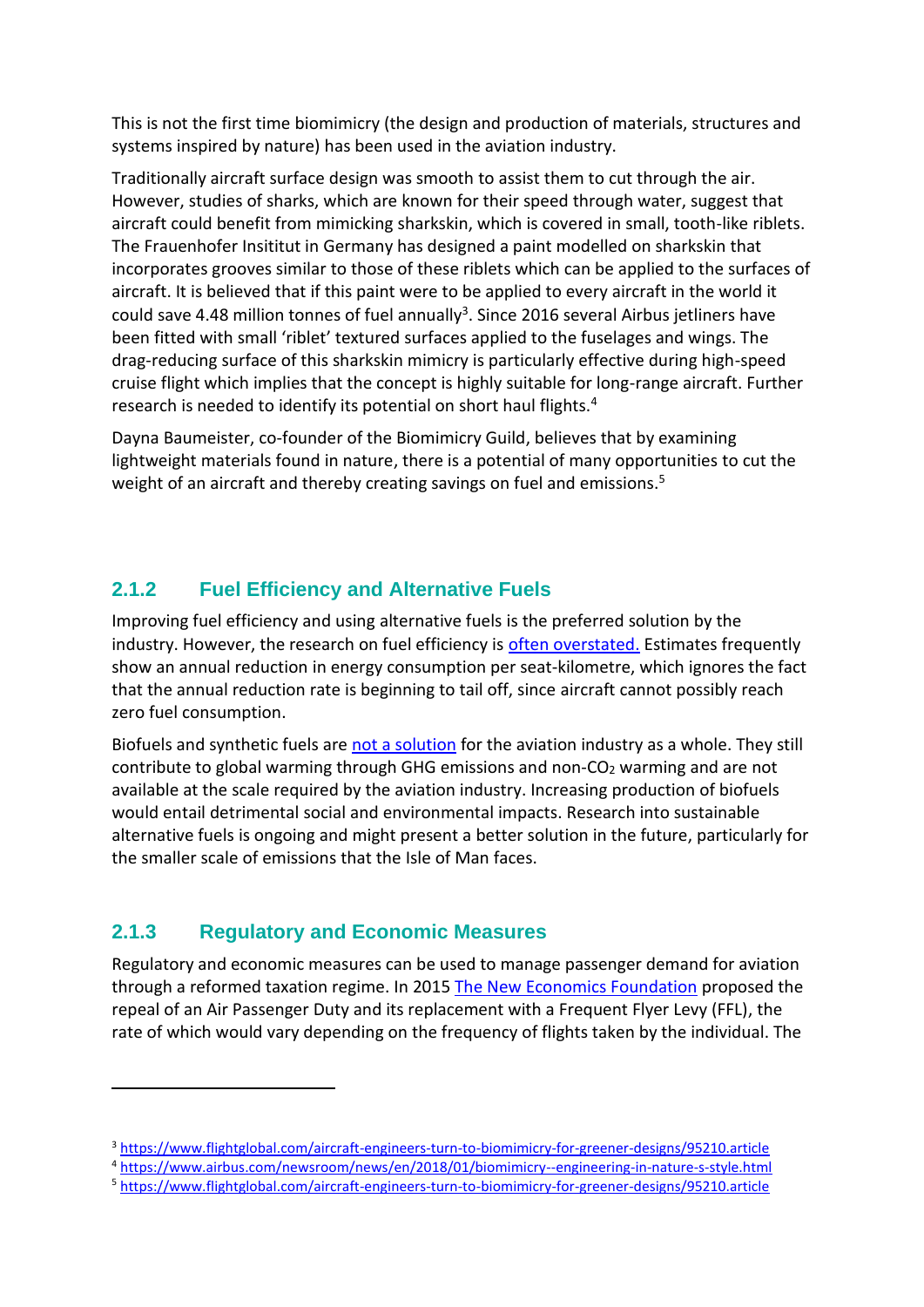report estimates that just 15% of the UK's population takes 70% of the flights. On a small island like the Isle of Man this statistic might differ, as flights will presumably be a necessary mode of transport across all residents to leave the island. Nonetheless, there is scope to explore the potential impact of a FFL on flights into and out of the Isle of Man, though this analysis should also explore the broader societal and economic impacts to determine the manner in which this could best align with an island economy.

In the paper linked above, it is proposed that would-be passengers are ranked based on their income, as income is found to correspond with the average number of flights taken. Therefore, the paper proposes a nine-stage tax, with no taxes for the lowest-income band.

For business flights, there are two proposed options:

- Businesses should face the same marginal taxation rates as flights taken for leisure. The taxation bands could be calculated on the ratio of total flights taken by the business to total employees.
- Alternatively, businesses could be exempt from the tax regime and the increase in business passengers would need to be offset by a further decrease in leisure passengers.

The latter would seem to be counterintuitive, as many of the most frequent flyers are flying for business travel.

The report concludes that "if the aviation industry were to take the same responsibility for emissions reductions as all other industries must (on average), this would imply an annual reduction in aviation emissions of 7-11%". This reduction in emissions would contribute towards achieving an acceptable change of not exceeding 2 degrees warming.

In addition to a frequent flyer levy, the report [recommended](https://www.isonomia.co.uk/emitted-but-omitted-runaway-runways/) that governments cease to [fund](http://www.airportwatch.org.uk/2014/02/the-truth-behind-not-so-cheap-flights-the-immense-annual-state-subsidies-to-small-airports-cheap-airlines/) airports and airlines through taxes. Like most airports, the Isle of Man's Ronaldsway Airport runs at a loss  $(E3.7m$  annually) though the social and economic impact would have to be added to any decision over removal of subsidies.

In the short term, regulatory measures may be the most effective approach to reducing the Isle of Man's emissions from aviation, but would need to be analysed in the broader context of the Isle of Man as an island community.

## **3.0 Maritime Emissions**

For the Isle of Man, domestic navigation emissions (including internal shipping and boating emissions) encompass all maritime movements within the Isle of Man and between the UK and the Isle of Man. These account for 8% of the country's transport emissions, which was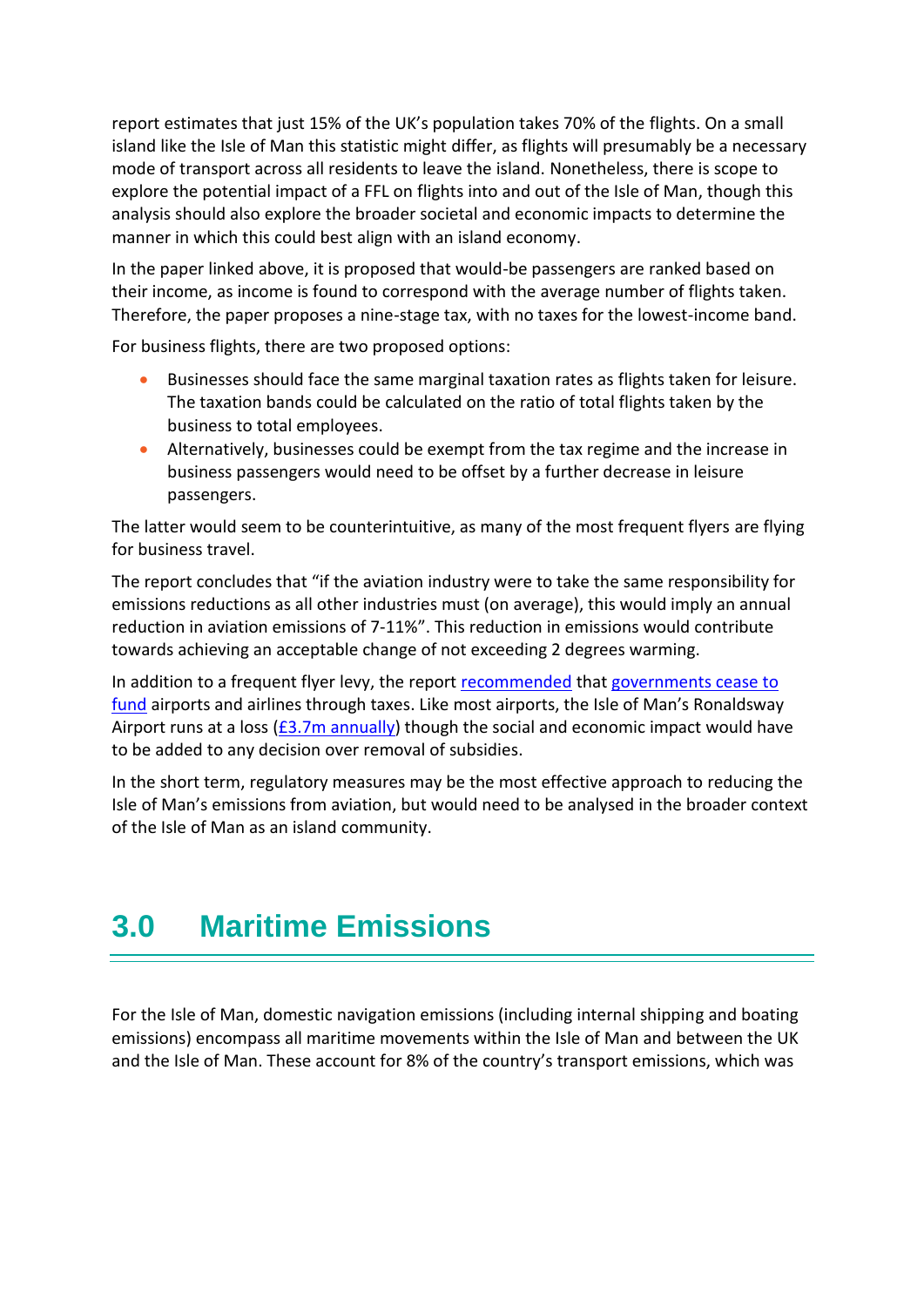<span id="page-4-0"></span>0.013 MT CO<sub>2</sub> eq in 2017.<sup>6</sup> Fishing emissions are separately categorised, account for 2% of the country's transport emissions, which was 0[.](#page-4-0)003 MT CO<sub>2</sub> eq in 2017.<sup>6</sup>

### **3.1 Options for emission reductions**

- **Electric ferries**. Technology has advanced so far that electric ferries that are routinely operational in Norway have cut emissions by 95% and costs by 80%.<sup>7</sup> Electric ferries also reduce  $NO<sub>x</sub>$ , water and noise pollution. The first all-electric ferry in Norway, the Ampere, carries people and vehicles on the 5.7km Sognefjord crossing which takes 20 minutes. The ferry has a capacity of 120 cars and 360 passengers. Its 1MWh battery and electric motor save an estimated 570 tonnes  $CO<sub>2</sub>$ eq per year. $8$  The ferry is charged during the 10-minute loading period at either end of the crossing, and then fully re-charged overnight, with power from a hydroelectric microgrid.
- <span id="page-4-1"></span>• **Alternative fuels**. Changing fuels can lead to emission reductions, for both smaller boats and larger ships. This is a major focus for the international shipping industry. Container ships operate on much longer journeys and therefore have mostly looked towards alternative fuels rather than batteries. Liquified natural gas (LNG) has already been proven as a commercially viable option, with 125 LNG fuelled ships operating across the world today.<sup>[9](#page-4-1)</sup> New rules from the International Maritime Organisation (IMO), entering force in 2020, may encourage more ships to adopt LNG as a fuel in an attempt to limit emissions.<sup>9</sup> It is estimated that the use of LNG as a fuel in the shipping industry can lead to a  $10-20\%$  CO<sub>2</sub> reduction. There are indications that this market will grow in the coming years, as the number of LNG fuelled ships on order continues to grow.<sup>10</sup> Other shipping fuel sources that are being developed include hydrogen, biofuels (ethanol and biodiesel) and ammonia. Ammonia, or Green Ammonia in particular, seems to be gaining momentum. A recent Ricardo report<sup>11</sup> suggests that Green Ammonia will be central to current decarbonisation targets of the shipping industry, especially as it can be generated with renewable energy.
- **Shipping efficiency improvements**. The lifespan of a cargo ship is roughly 25-30 years. This implies that there is a huge stock of ships that are operating, and will continue to operate, with conventional fuels and engines. Options for improving the

<sup>6</sup> Aether, Guide to the Isle of Man Greenhouse Gas Inventory

<sup>7</sup> <https://electrek.co/2018/02/03/all-electric-ferry-cuts-emission-cost/>

<sup>8</sup> <https://www.ship-technology.com/projects/norled-zerocat-electric-powered-ferry/>

<sup>9</sup> [https://www.reuters.com/article/us-shipping-fuel-lng-analysis/new-fuel-rules-push-shipowners-to-go-](https://www.reuters.com/article/us-shipping-fuel-lng-analysis/new-fuel-rules-push-shipowners-to-go-greenwith-lng-idUSKBN1L01I8)

[greenwith-lng-idUSKBN1L01I8](https://www.reuters.com/article/us-shipping-fuel-lng-analysis/new-fuel-rules-push-shipowners-to-go-greenwith-lng-idUSKBN1L01I8)

 $\frac{1}{10}$ 

[http://production.presstogo.com/fileroot7/gallery/dnvgl/files/original/124feddb807045969b3071a55f73c80b/](http://production.presstogo.com/fileroot7/gallery/dnvgl/files/original/124feddb807045969b3071a55f73c80b/124feddb807045969b3071a55f73c80b_low.pdf) [124feddb807045969b3071a55f73c80b\\_low.pdf](http://production.presstogo.com/fileroot7/gallery/dnvgl/files/original/124feddb807045969b3071a55f73c80b/124feddb807045969b3071a55f73c80b_low.pdf)

<sup>11</sup> [https://ricardo.com/news-and-media/news-and-press/new-shipping-fuels-can-cut-pollution-and-boost](https://ricardo.com/news-and-media/news-and-press/new-shipping-fuels-can-cut-pollution-and-boost-clean-energy-economy-in-developing-countries)[clean-energy-economy-in-developing-countries](https://ricardo.com/news-and-media/news-and-press/new-shipping-fuels-can-cut-pollution-and-boost-clean-energy-economy-in-developing-countries)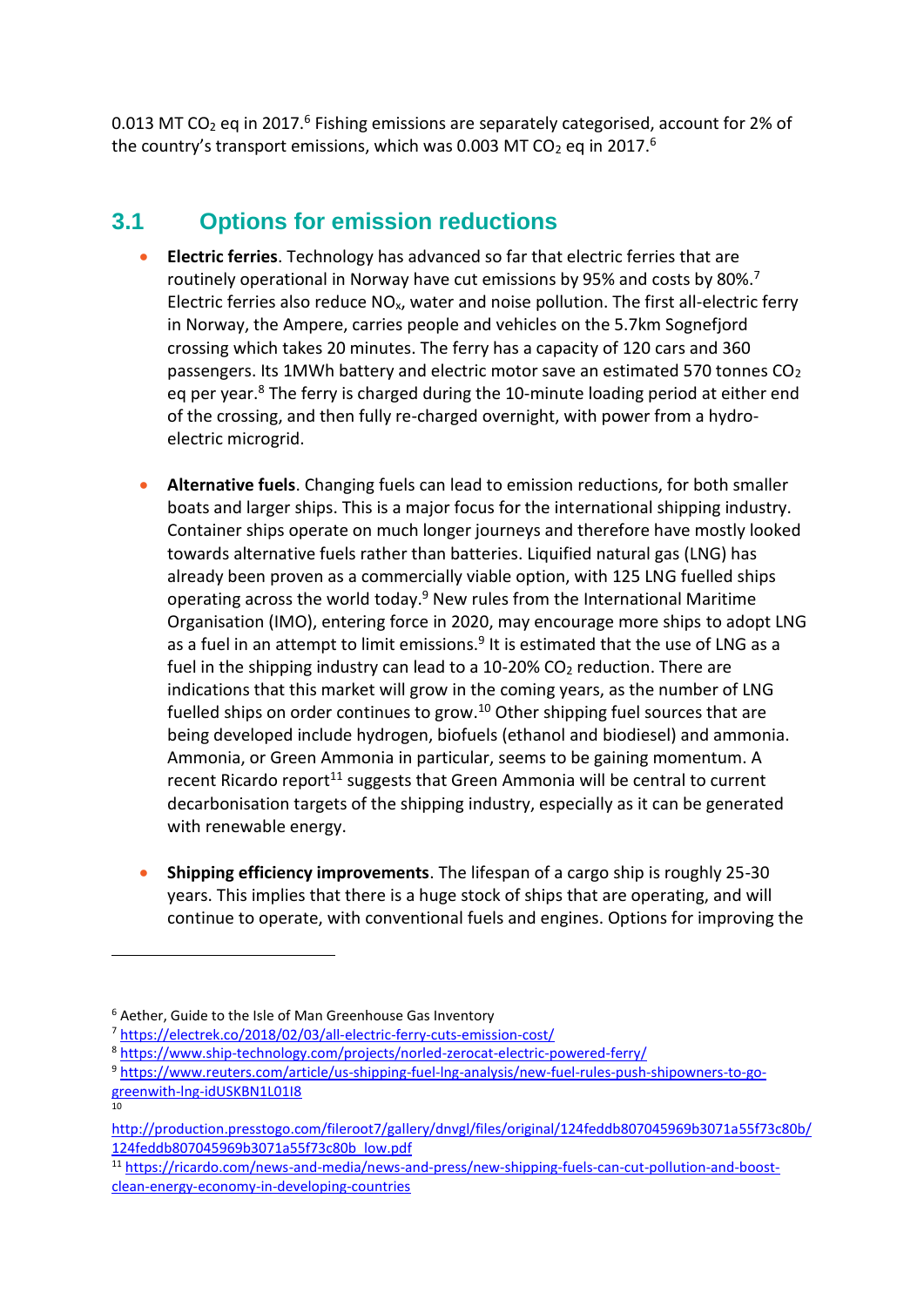efficiencies of this stock are therefore very important, and there are a number of possibilities. While some options include retrofitting or physical amendments, others are simply improvements to the scheduling and optimisation of speed and weight.

- o **Tonnage deployment** through modelling systems to optimise tonnage of different journeys. These models will help ensure that capacity can be allocated to where it is needed most.
- o **Speed and scheduling** can be optimised for improving efficiencies. Sailing at a slow steady pace and reaching port on time is far more fuel-efficient than sailing quickly, arriving too early and being forced to wait. This creates a potential of 2% in fuel savings.<sup>12</sup>
- o **Hull cleaning and paint** options.[14](#page-5-0) One method to reduce skin friction is to alter the way flow velocity grows through the boundary layer and/or the way the boundary layer grows along the hull. In general, a smooth hull surface is considered to be conducive of best performance, and, to a large extent, this is the case when the alternative is a fouled hull as a consequence of marine growth. The collation of "sea gunk" on ship hulls can increase a ship's drag by up to 15%, reducing its hydrodynamic efficiency and making it travel slower, consume more fuel and cause more pollution $^{13}$ . Similarly to what is found in the aviation sector, biomimicry is starting to play an increasingly important role in the maritime industry. Studies show that sharks do not pick up biofouling irrespective of their speed. This shows that further benefits can be achieved by adopting particular types of surface texturing in place of a uniformly smooth hull.
- <span id="page-5-0"></span>o **Air lubrication** can achieve up to 10% reductions in fuel consumption, where air is blown between the hull and water, to reduce friction.<sup>14</sup> The technology is yet to be commercially proven, and optimal system design is debated. The two most advanced options are Air Cavity Systems or Micro-bubbles.
- o **Wind technologies** which help to propel the ship are being considered by many shipping firms, with potential savings of up to 30%.<sup>[14](#page-5-0)</sup> While technologies are not currently commercially available, there are several in development. Towing kites are used in tailwinds, launched from the hull to pull the ship. Other options include Flettner Rotors, Rotor Sails and Windmills.
- **Fishing fleet efficiency**. As an island state with a small fishing industry, there are options to improve fuel efficiency of the Isle of Man's fishing fleet. These include<sup>15</sup>:
	- o changing towing patterns, avoiding going to sea in bad weather;

<sup>12</sup> [https://www.2wglobal.com/news-and-insights/articles/features/5-ways-to-improve-efficiency-in-the](https://www.2wglobal.com/news-and-insights/articles/features/5-ways-to-improve-efficiency-in-the-shipping-industry/)[shipping-industry/](https://www.2wglobal.com/news-and-insights/articles/features/5-ways-to-improve-efficiency-in-the-shipping-industry/)

<sup>13</sup> [https://www.chinadialogue.net/article/show/single/en/5566-Biomimicry-sharkskin-ships-and-whale-flipper](https://www.chinadialogue.net/article/show/single/en/5566-Biomimicry-sharkskin-ships-and-whale-flipper-wind-turbines)[wind-turbines](https://www.chinadialogue.net/article/show/single/en/5566-Biomimicry-sharkskin-ships-and-whale-flipper-wind-turbines)

<sup>14</sup> [https://ww2.eagle.org/content/dam/eagle/advisories-and-debriefs/ABS\\_Energy\\_Efficiency\\_Advisory.pdf](https://ww2.eagle.org/content/dam/eagle/advisories-and-debriefs/ABS_Energy_Efficiency_Advisory.pdf)

<sup>&</sup>lt;sup>15</sup> [https://www.seafish.org/media/Publications/options\\_improving\\_fuel\\_efficiency\\_in\\_UK\\_fleet.pdf](https://www.seafish.org/media/Publications/options_improving_fuel_efficiency_in_UK_fleet.pdf)